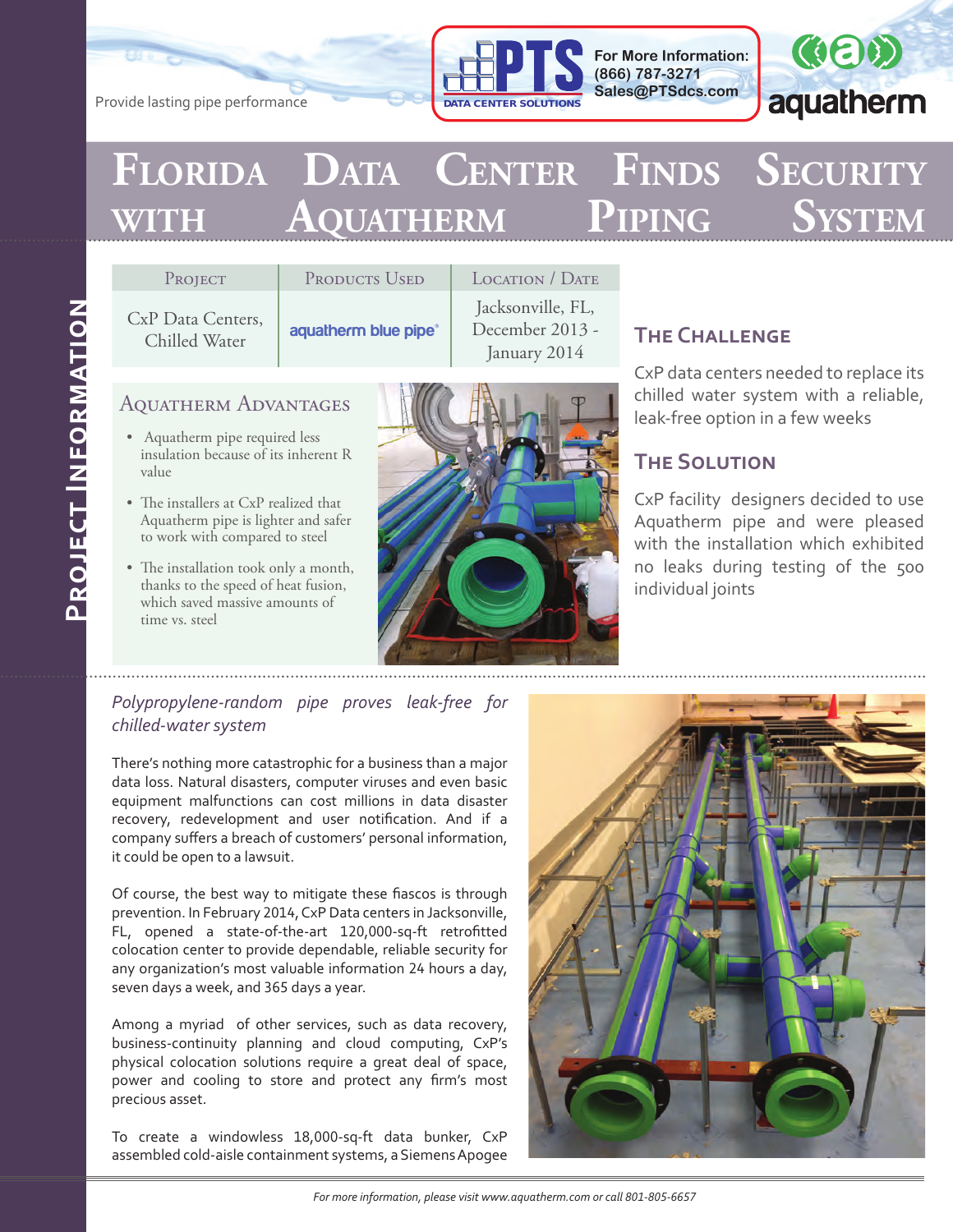"I was surprised by how quickly and easily the pipe and fittings could be joined without using an open flame and the hazard that accompanies it. It was also impressive how easy it was for THEM TO PUT IN TEES OR OTHER fittings for future alterations or expansion, and when you combine that with its superior thermal value—it was a benefit and provided a cost advantage."

> –Preston Haskell, P.E., Founder and Chairman, The Haskell Company, Jacksonville, FL

Control System building automation system and advanced fire-suppression systems. The data center features 4.5 mw of total power; 3.5 mw of critical power; dual diversified power feeds from separate substations; true A and B power to each rack, cage or suite; and fully automated redundancy. Keeping the equipment secure are cutting-edge IP camera systems, two-factor badge and biometric access-control systems, granular cage and rack badge and biometric options as well as a year-round security staff.

To help keep all of its powerful equipment cool, CxP needed a chilled-water piping system that was just as safe and secure as its systems.

"If the servers get hot, they go down, and that's bad news for the client. So, it's extremely important that, one, the room stays cool, and, two, there are no leaks," said Glen Drummond Jr., product manager of the Jacksonville branch for Ferguson Enterprises. Ferguson is a wholesale distributor with 1,350 locations and serves customers throughout the United States, Puerto Rico, the Caribbean, and Mexico, and the manufacturer's representative for Aquatherm in Florida and other areas of the country.



#### **PP-R Piping Produces Quick Results**

Although the 1983 building's existing steel piping system was demolished, the engineer also had specified steel for the new chilled-water piping system. However, CxP needed the system to be functional in only four-and-a-half weeks. Fabricating a steel piping system in such a short time frame would have been impossible.

"There was a lot of pipe to put together in a short amount of time," said Marc Hirst, project manager for The Haskell Company, a design-build (D-B) firm with headquarters in Jacksonville. The company has several offices throughout North America and is a leader-integrated D-B firm in the industrial, commercial, government and civil infrastructure markets.

"With steel, we would have been working two shifts, 24 hours a day," Hirst said. "We were really trying to step it up for the client because the timing was critical to their survival. It gives you even more motivation."

Construction manager for CxP's three-phase project, Rich Jordan of DSA Encore, an East Coast boutique D-B, equipment, and service organization that focuses solely on data centers, suggested Aquatherm polypropylene-random (PP-R) piping systems as a quicker, leak-free solution.

John S. Fortenberry, P.E., LEED AP BD+C, a senior mechanical engineer with Haskell, had first learned about Aquatherm via a lunch-and-learn session, and he saw the potential for significant labor and time savings using PP-R. According to Drummond, a welder can join a 6-in. steel pipe in an hour and 15 minutes while Aquatherm's heat-fusion welding process requires only three minutes, 24 seconds for heating and 7 minutes for cooling for the same size pipe before the welder can move to the next joint.

Aquatherm piping uses quick and easy heat fusion to form connections; this process bonds both sides of a joint into a





single, homogenous material without the use of chemicals or mechanical connections, which eliminates systematic weaknesses and fail-points in the pipe. The seamless heatfusion connections, combined with the piping's resistance to corrosion and abrasion, help ease leakage concerns. And the company backs its product with an unrivaled 10-year, multimillion dollar warranty through Zurich Insurance that covers parts, labor, incidental damages, and loss of use of the facility in case of failure due to manufacturer defect.

"Aquatherm's time to install is a lot less than steel," said Jim Ferguson, technology consultant for CxP. "And I like not having to rely on arc welders."

"You can have guys doing in a few minutes what would take them a few hours to do with steel," Hirst said.

By choosing Aquatherm, CxP also was able to save time simply because PP-R piping is so much lighter than steel. An 8-in. steel pipe weighs 29 lb per foot while 8-in. Aquatherm pipe weighs 4 lb per foot. "You can just imagine the JAX Refrigeration team having to carry that around all day," Drummond said.

pipe weighs virtually nothing. If you drop it, it's not going to hurt anybody."

Using steel pipe on the project "would have been really dangerous," Hirst said.

## **Heat Fusion Allows Indoor Installation**

To build CxP's chilled-water system, Jacksonville mechanical contractor JAX Refrigeration used approximately 1,200 ft of Aquatherm Blue Pipe® in 8-, 6-, 4-, 3-, 2- and 1½-in. sizes. JAX started in the mechanical room with the 8-in. pipe, punched through a firewall and connected to about 800 ft of 6-in. pipe, which was run under the floor.

The 6-in. pipe was connected to 4-in. pipe at the Liebert 75 ton chilled water units; 3-in. pipe was run from the units and joined with 4-in. pipe that was connected to 6-in. pipe under the floor. The pipe then was run back through the firewall using Walraven BIS Pacifyre AWM III Fire Collars and joined with the 8-in. pipe, which was connected to the chiller.

Additionally, the Aquatherm piping system only needed ½-in.-thick insulation rather than the 2-in.-thick foam-glass insulation that would have been required for steel pipe.

Additionally, dealing with heavy pipe can create safety issues. "I really love the safety aspect of Aquatherm," Hirst said. "The To test for leaks, the JAX Refrigeration left 100 psi of compressed air in the piping system for nine days. During the

Long-lasting Aquatherm Blue Pipe was selected as it is specifically engineered for heating and cooling, industrial, geothermal and compressed-air applications. All of Aquatherm's PP-R piping systems are made of a simple, chemically stable thermoplastic that is non-corroding, so it won't wear out, weaken, or clog after a few years. The material won't react with water or most dissolved chemicals, so it won't scale or erode—problems that cause the majority of long-term piping failures.

Because Aquatherm's heat fusion connections do not require flames or produce fumes or gases, two installers were able to put the system together with Widos equipment leased from Ferguson and immediately make any required adjustments onsite as they worked; joining steel—with its open flames and odorous fumes—would have meant working outside in the parking lot.

In this first phase of the project, "we were working in an existing building with existing smoke detectors and fire equipment," Hirst said. "With steel pipe, I would have had to have the guys working outside. [With Aquatherm], we did not have to deal with the challenges of welding steel pipe in confined spaces and maintaining the necessary safeguards required for such tasks."

### **Reliable Piping System Surprises Installers**